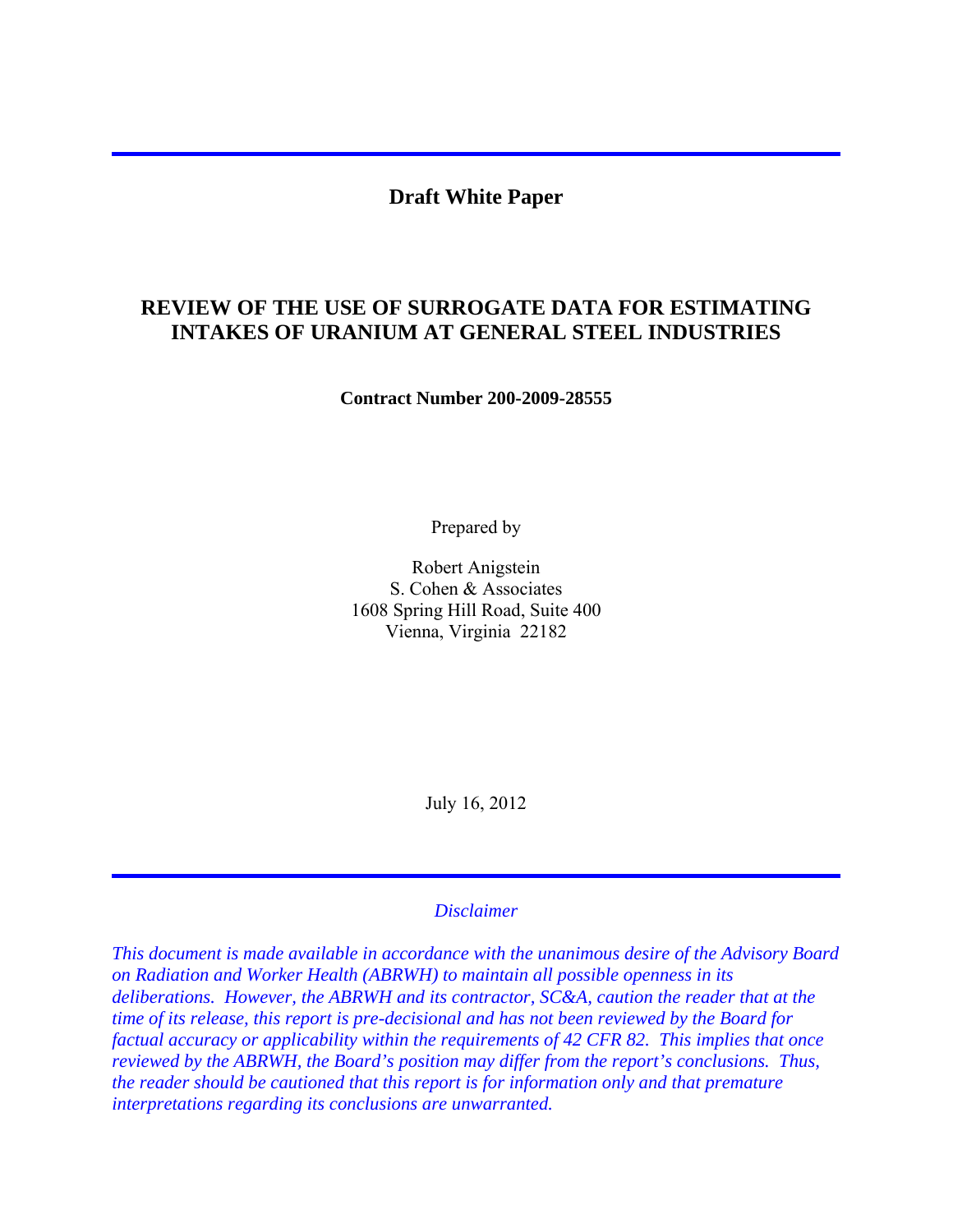| <b>Effective Date:</b> | Revision No. | Document Description: White Paper:      | Page No.     |
|------------------------|--------------|-----------------------------------------|--------------|
| July 16, 2012          | $0$ – Draft  | Review of Use of Surrogate Data for GSI | Page 2 of 12 |

| S. Cohen & Associates:<br><b>Technical Support for the Advisory Board on</b><br><b>Radiation &amp; Worker Health Review of</b> | Document Description:<br>White Paper: Review of the Use<br>of Surrogate Data for Estimating<br>Intakes of Uranium at GSI<br><b>Effective Date:</b><br>Draft – July 16, 2012 |  |
|--------------------------------------------------------------------------------------------------------------------------------|-----------------------------------------------------------------------------------------------------------------------------------------------------------------------------|--|
| <b>NIOSH Dose Reconstruction Program</b>                                                                                       |                                                                                                                                                                             |  |
| <b>REVIEW OF THE USE OF SURROGATE DATA</b><br>FOR ESTIMATING INTAKES OF URANIUM AT<br><b>GENERAL STEEL INDUSTRIES</b>          | Revision No. 0 (Draft)<br>Page 2 of 22                                                                                                                                      |  |
| Task Manager:<br>Date:<br>Robert Anigstein, PhD                                                                                | Supersedes:<br>N/A                                                                                                                                                          |  |
| Project Manager:<br>Date:<br>John Stiver, MS, CHP                                                                              | Reviewers:<br>John Mauro, PhD<br>William C. Thurber, MS                                                                                                                     |  |

## **Record of Revisions**

| <b>Revision</b><br><b>Number</b> | <b>Effective</b><br>Date | <b>Description of Revision</b> |
|----------------------------------|--------------------------|--------------------------------|
| $0$ (Draft)                      | 7/16/12                  | Initial issue                  |
|                                  |                          |                                |
|                                  |                          |                                |
|                                  |                          |                                |
|                                  |                          |                                |
|                                  |                          |                                |
|                                  |                          |                                |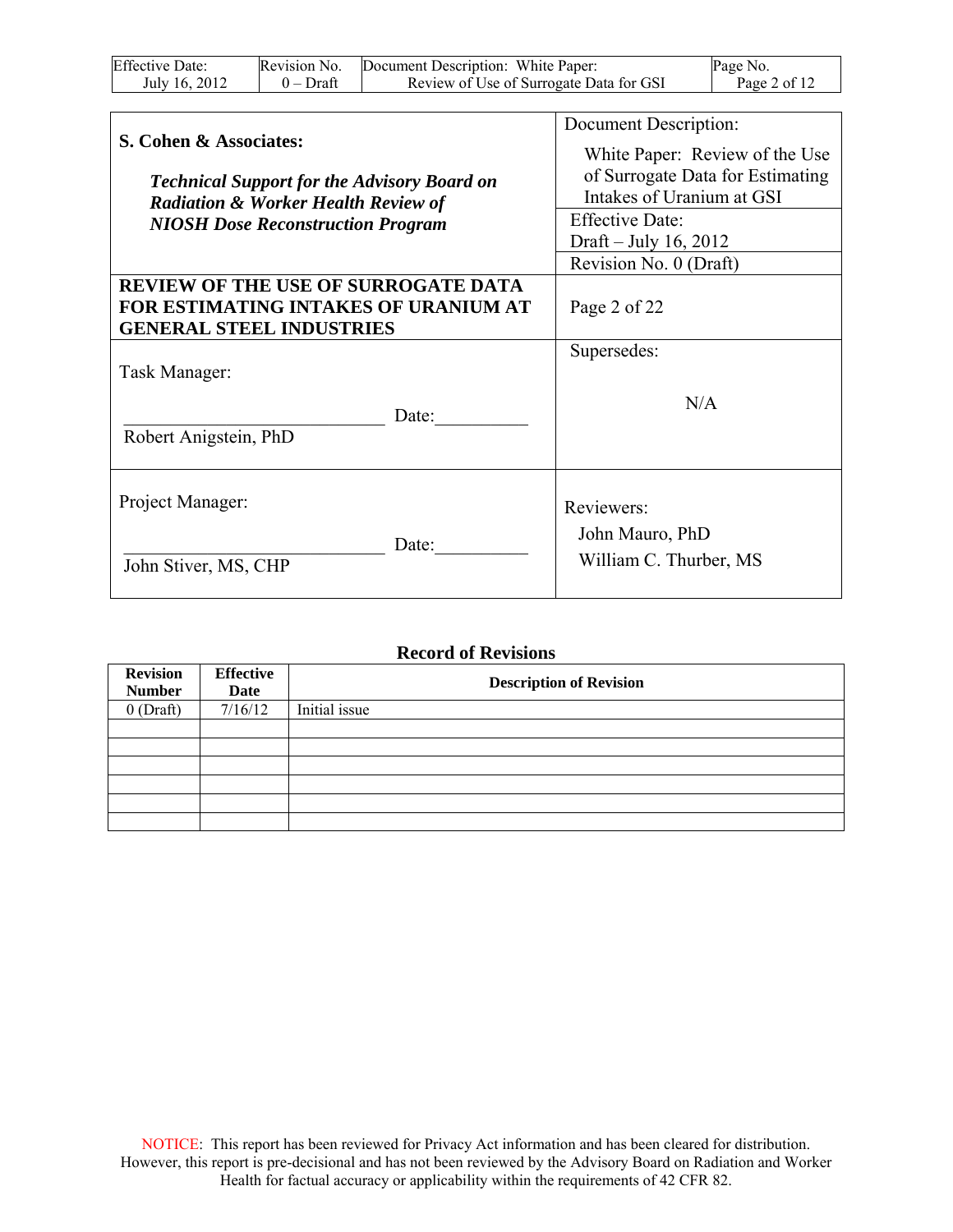| <b>Effective Date:</b> | Revision No. | Document Description: White Paper:      | Page No.     |
|------------------------|--------------|-----------------------------------------|--------------|
| July 16, 2012          | $0$ – Draft  | Review of Use of Surrogate Data for GSI | Page 3 of 12 |

### **Review of the Use of Surrogate Data for Estimating Intakes of Uranium at General Steel Industries**

## **1 Background**

During Meeting 84 of the Advisory Board on Radiation and Worker Health, the Board tasked SC&A with reviewing NIOSH's use of surrogate data for estimating intakes of uranium at General Steel Industries (GSI). In Appendix BB to TBD-6000, Allen and Glover (2007) based the activity concentrations of airborne uranium during uranium handling operations on that of a uranium slug production operator listed in the parent document (Allen 2011, Table 7.6).<sup>1</sup> That table lists measured airborne uranium activity concentrations reported by Harris and Kingsley (1959). The measurements were taken at an unnamed plant or plants in the breathing zone of the die-processing technician who was involved in the fabrication of finished uranium shapes for reactor fuel elements, known as "slugs."<sup>2</sup> These measurements were performed during the processing of slugs produced by powder metallurgy, a process in which heated uranium powder is placed in a die and hot pressed into the desired shape. Harris and Kingsley list five operations performed by the die-processing technician, in order of decreasing breathing zone uranium concentrations—the highest concentration was measured during the stamping of the slug, which apparently refers to numbering the slug in a pneumatic numbering machine.

### **2 Evaluation of the Use of Surrogate Data**

The ABRWH Work Group on Use of Surrogate Data (2010) issued five "criteria that need to be considered in determining whether the specific use of surrogate data for individual dose reconstruction is scientifically sound and appropriate for that particular application." We have reviewed the use of the slug stamping operation as a surrogate for the uranium handling operations at GSI against these five criteria. Following the statement of each criterion is an evaluation of how well the use of these surrogate data conforms to that criterion.

### **2.1 Criterion 1: Hierarchy of Data**

It should be assumed that the usual hierarchy of data would apply to dose reconstructions for that site (individual worker monitoring data followed by coworker data followed by workplace monitoring data such as area sampling followed by process and source term data). This hierarchy should be considered when evaluating the potential use of surrogate data. Surrogate data should only be used to replace data if the surrogate data have some distinct advantages over the available data and then only after the *appropriate adjustments have been made*  to reflect the uncertainty inherent in this substitution [italics added for emphasis].

 NOTICE: This report has been reviewed for Privacy Act information and has been cleared for distribution. However, this report is pre-decisional and has not been reviewed by the Advisory Board on Radiation and Worker Health for factual accuracy or applicability within the requirements of 42 CFR 82.

<sup>-</sup> $<sup>1</sup>$  The original reference was to the 2006 version of this document—the relevant values are unchanged. The</sup> cited value is listed in Table 7.6, not 7.8, as incorrectly cited by Allen and Glover (2007).

 $2$  Harris and Kingsley (1959) acknowledge the cooperation of several individuals and five government-owned or private facilities involved in uranium fabrication. However, the authors do not indicate which facilities were the source of which data, or whether other, unnamed facilities were also involved.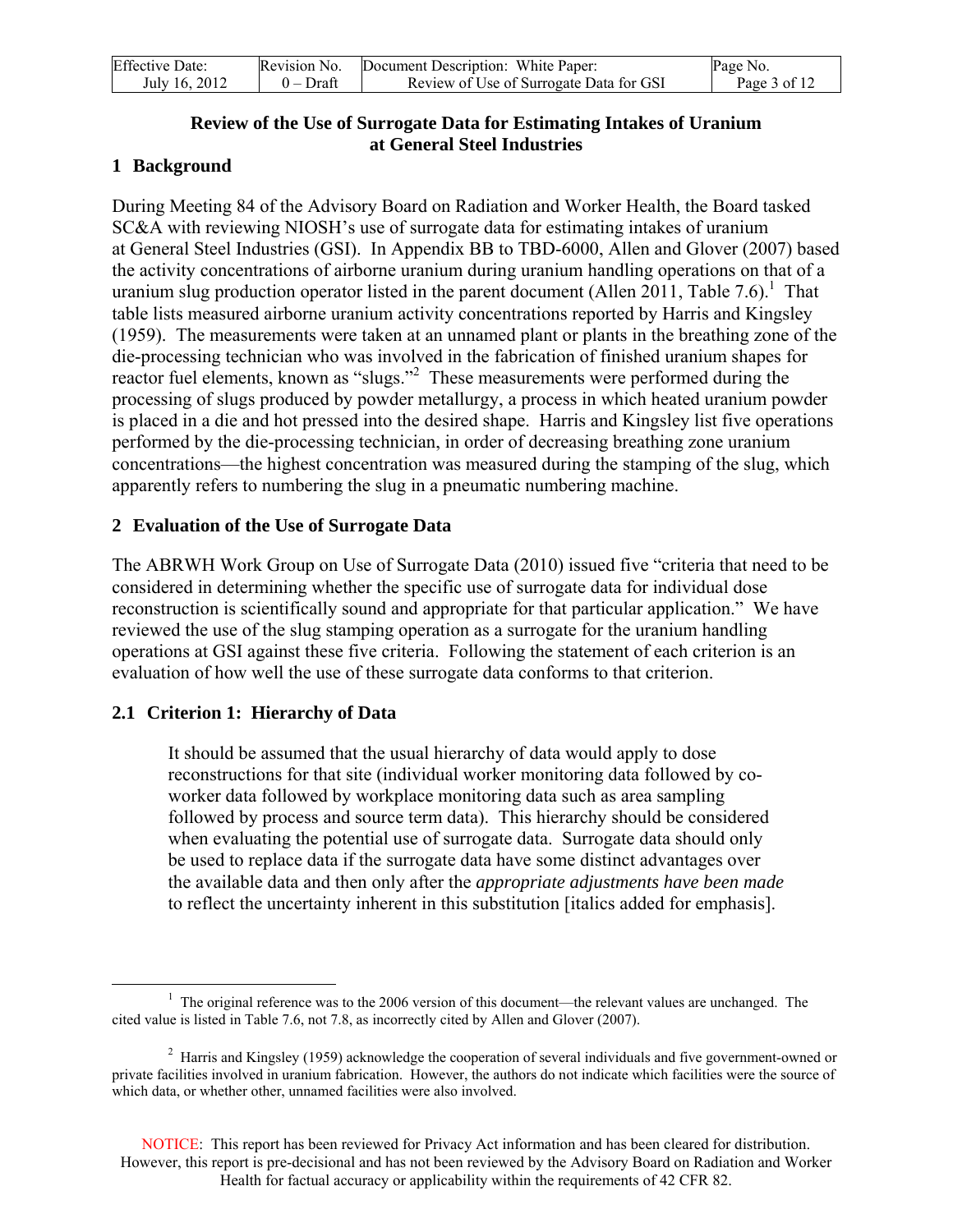| <b>Effective Date:</b> | Revision No. | Document Description: White Paper:      | Page No.     |
|------------------------|--------------|-----------------------------------------|--------------|
| July 16, 2012          | 0 – Draft    | Review of Use of Surrogate Data for GSI | Page 4 of 12 |

## **2.1.1 Evaluation of Hierarchy of Data**

There are no monitoring data relating to uranium intakes at GSI. However, some process and source term data are available, namely information on the duration of uranium handling operations and some limited information on the nature of the uranium metal handled at GSI. Only the duration of the handling operations, based on the available MCW purchase orders, was utilized by Allen and Glover (2007) in their analysis. Murray and Brown (1994, Table 4) present surface contamination measurements at 32 random locations in the Old Betatron Building at GSI, performed in June 1993, prior to remediation under FUSRAP. These data could have been utilized in modeling surface contamination, as discussed in section 4 of the present report. Instead, Allen and Glover cite only the maximum measured contamination level reported in an earlier FUSRAP survey (Cottrell and Carrier 1990) and observe it is "reasonably close" to the value derived by their model. Thus, we conclude that the use of surrogate data does not strictly conform to the hierarchy of data.

## **2.1.2 Evaluation of Appropriate Adjustments to Surrogate Data**

We next need to determine if appropriate adjustments have been made to the surrogate data as it was applied to GSI. The measured air concentrations corresponding to the five operations presented by Harris and Kingsley (1959) are listed in the first column of numerical values (Allen 2011, Table 7.6), followed by the corresponding geometric means. According to Allen (2011): "If the air concentration was presented [by Harris and Kingsley (1959)] as a single value, this value was assumed to be the arithmetic mean, with an assumed geometric standard deviation (GSD) of 5." The ratio  $\mu:\mu_{\rm g}$  can be calculated using the following formula:<sup>3</sup>

$$
\frac{\mu}{\mu_g} = e^{\frac{\ln \sigma_g}{2}}
$$

 $\mu$  = arithmetic mean

 $\mu_{g}$  = geometric mean

 $\sigma_{\rm g}$  = geometric standard deviation  $= 5$  (Allen 2011)

 $\mu_{\sigma}$ 

According to the above formula,  $\frac{\mu}{\mu_g}$  = 3.65; however, the values of  $\mu$  and  $\mu_g$  listed by Allen (2011, Tables 7.2–7.7) yield  $\frac{\mu}{\epsilon} \approx 2.23$ . The values of  $\mu_{g}$  listed by Allen are thus about 60%

higher than the values calculated on the basis of the stated assumptions. Although this higher value is claimant favorable, it is not scientifically correct.

Allen (2011, Table 7.6) listed the geometric mean of the operator's daily weighted average (DWA) air concentration, which was calculated as 75% of the  $\mu<sub>g</sub>$  listed for the slug stamping operation. The factor of 75% was based on the assumption that the 25% of the operator's time

<u>.</u>

 NOTICE: This report has been reviewed for Privacy Act information and has been cleared for distribution. However, this report is pre-decisional and has not been reviewed by the Advisory Board on Radiation and Worker Health for factual accuracy or applicability within the requirements of 42 CFR 82.

<sup>&</sup>lt;sup>3</sup> Derived from Gilbert 1987.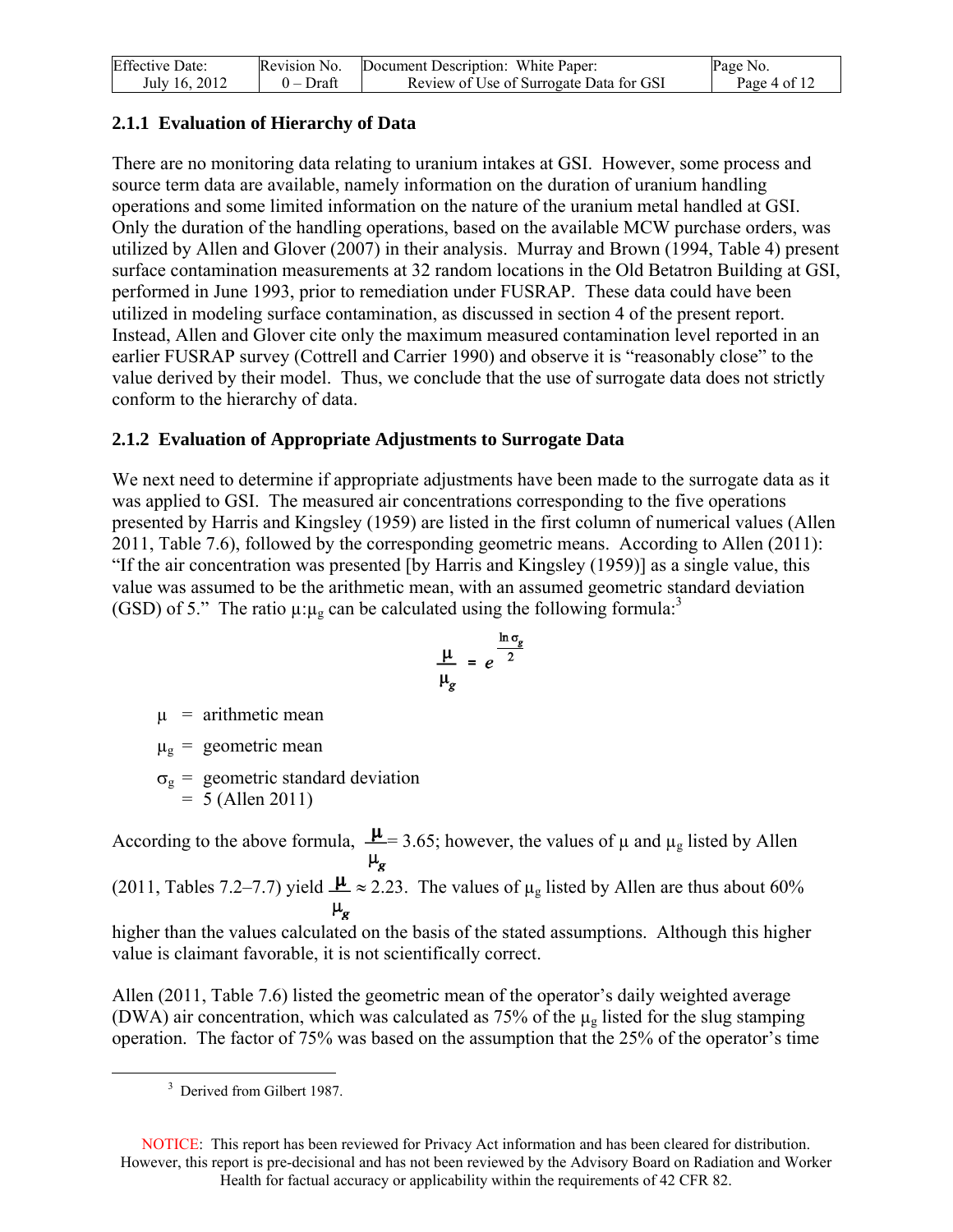| <b>Effective Date:</b> | Revision No. | Document Description: White Paper:      | Page No.     |
|------------------------|--------------|-----------------------------------------|--------------|
| July 16, 2012          | $0$ – Draft  | Review of Use of Surrogate Data for GSI | Page 5 of 12 |

was spent away from the area of high uranium concentrations. Allen and Glover (2007) adopted this value as the uranium airborne activity concentration at GSI during the time the workers were handling uranium before and after betatron radiography.

Aside from the error in calculation, we question the use by Allen and Glover (2007) of an airborne uranium concentration derived by adjusting the Harris and Kingsley (1959) data. First, since the derived concentration was used as a fixed value that represented the average air concentrations during the relatively brief handling operations (assumed by Allen and Glover to last one hour at a time), it would be more appropriate to use the measured concentration presented by Harris and Kingsley and listed by Allen (2011, Table 7.6), rather than a derived geometric mean, which is appropriate for a lognormal distribution, but not for a fixed value. Second, the factor 75% may be appropriate for estimating the DWA exposure, averaged over an 8-h workday, since the worker would occasionally be away from his work station. It should not be applied to the short-term exposures, since these exposure times are based on the time actually spent handling the uranium metal at GSI. Using the actual measured air concentration reported by Harris and Kingsley would lead to an increase of X2.9 over the value employed by Allen and **Glover** 

We conclude that "appropriate adjustments" were not made to these surrogate data. We find that Criterion 1 is not fully satisfied by the use of the slug stamping scenario presented by Allen (2011).

## **2.2 Criterion 2: Exclusivity Constraints**

[In situations where] there are no or very little monitoring data available . . . the use of the surrogate data as the basis for individual dose reconstruction would need to be *stringently justified* [italics added for emphasis]. This judgment needs to take into account not only the amount of surrogate data being relied on relative to data from the site but also the quality and completeness of that surrogate data.<sup>4</sup>

As stated previously, there are no monitoring data on uranium intakes at GSI. Allen and Glover (2007) selected the scenario presented by Allen (2011) that listed the lowest uranium aerosol concentrations. The basis for the selection was their observation that the GSI uranium handling operations resulting in less disturbance of the metal than the other scenarios listed by Allen. We do not agree that the use of the surrogate data was stringently justified. We find that Criterion 2 is not satisfied.

### **2.3 Criterion 3: Site or Process Similarities**

<u>.</u>

One of the key criteria for judging the appropriateness of the use of surrogate data would be the similarities between the site (or sites) where the data were generated and the site where the surrogate data are being utilized. The application of any surrogate data to an individual dose reconstruction at a site should include a careful review of the rationale for utilizing that source of data. Factors that could

<sup>&</sup>lt;sup>4</sup> Only the relevant text from Criterion 2 is quoted here.

 NOTICE: This report has been reviewed for Privacy Act information and has been cleared for distribution. However, this report is pre-decisional and has not been reviewed by the Advisory Board on Radiation and Worker Health for factual accuracy or applicability within the requirements of 42 CFR 82.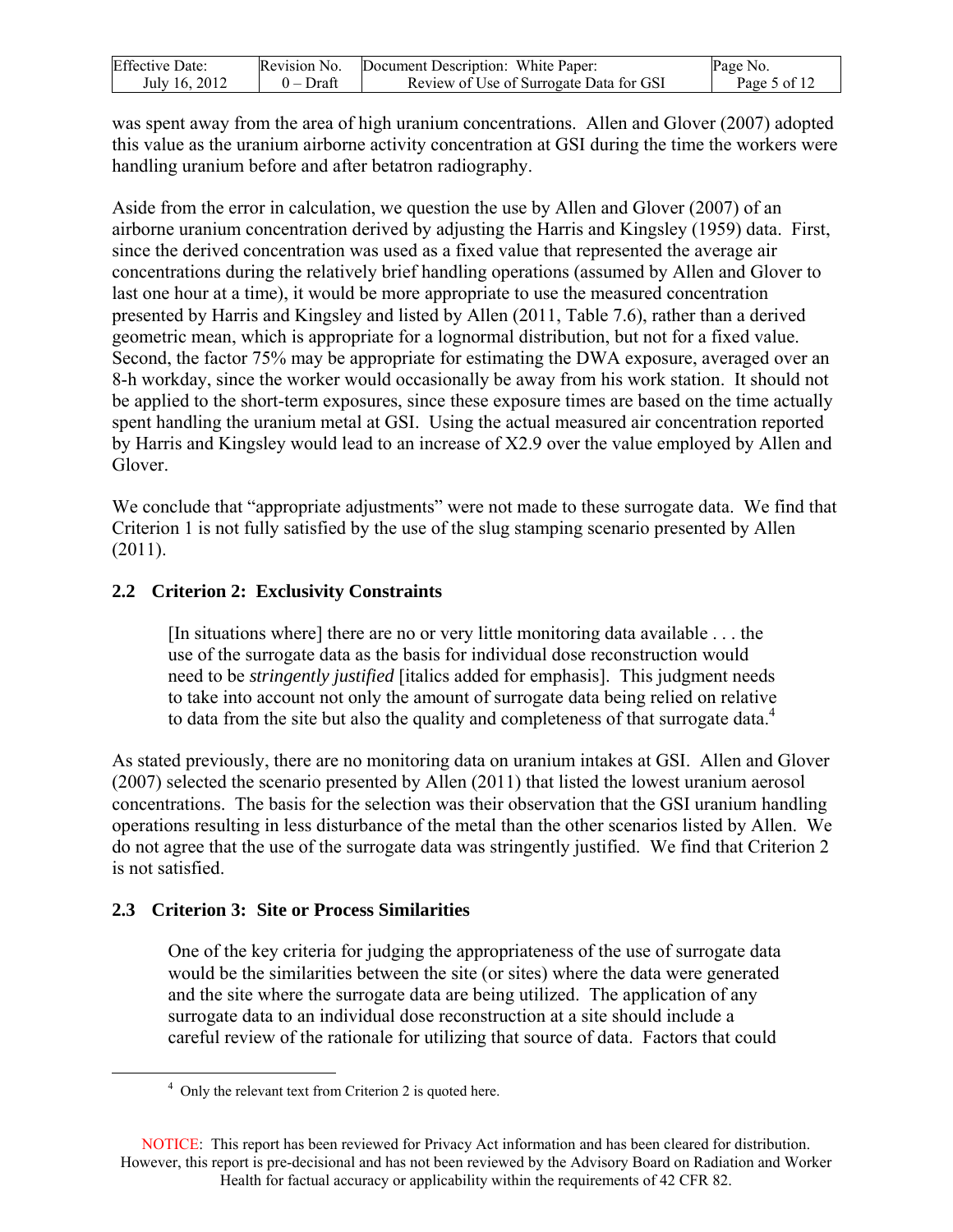| <b>Effective Date:</b> | Revision No. | Document Description: White Paper:      | Page No.     |
|------------------------|--------------|-----------------------------------------|--------------|
| July 16, 2012          | $0$ – Draft  | Review of Use of Surrogate Data for GSI | Page 6 of 12 |

be considered include, but are not limited to, similarity of the production processes, presence or absence of conditions that might affect exposure, and monitoring methods employed at the site(s). The potential availability of other sources of surrogate data needs to be considered and the selection of the surrogate data used for dose reconstruction justified. Some of the questions to be considered where appropriate are:

- Are there other sources of surrogate data that were not used?
- Do these other potential sources contradict or undermine the application of the data from the selected site?
- Are there adequate data characterizing the site being used that would help support its application to other sites?
- Do the surrogate data reflect the type of operations and work practices in use at the facilities in question?

Surrogate data should not be used if the equivalence of working conditions, source terms, and processes of the surrogate facility to the one for which dose reconstructions are being done cannot be established with reasonable scientific or technical certainty as outlined here.

Our first observation regarding Criterion 3 is the dissimilarity of uranium slugs produced by powder metallurgy and the recast uranium ingots or "dingots" (ingots produced by direct reduction of UF4) at GSI. Not only were the uranium objects dissimilar, the stamping of numbers on the slugs bears no resemblance to setting up and transporting the uranium objects at GSI.

We note that the NIOSH/DCAS Web site lists approximately 124 work sites for which DCAS has developed information. We believe that NIOSH should have performed a systematic review of those sites that handled uranium metal and at which concentrations of airborne and/or surficial uranium levels were recorded. Such a review could answer the question: Are there other sources of surrogate data that were not used?

The third bullet under Criterion 3 asks: Are there adequate data characterizing the site being used that would help support its application to other sites? Although Harris and Kingsley (1959) describe the powder metallurgy operations involved in producing uranium slugs, the specific work site is not identified, and only sparse descriptions of the facilities at this site (or sites) are furnished. We conclude that there are not "adequate data characterizing the site." Finally, in answer to the fourth bullet, we conclude that the surrogate data do not reflect the types of operations and work practices used at GSI.

We find that the use of slug stamping as a surrogate for the handling of uranium at GSI does not fulfill Criterion 3.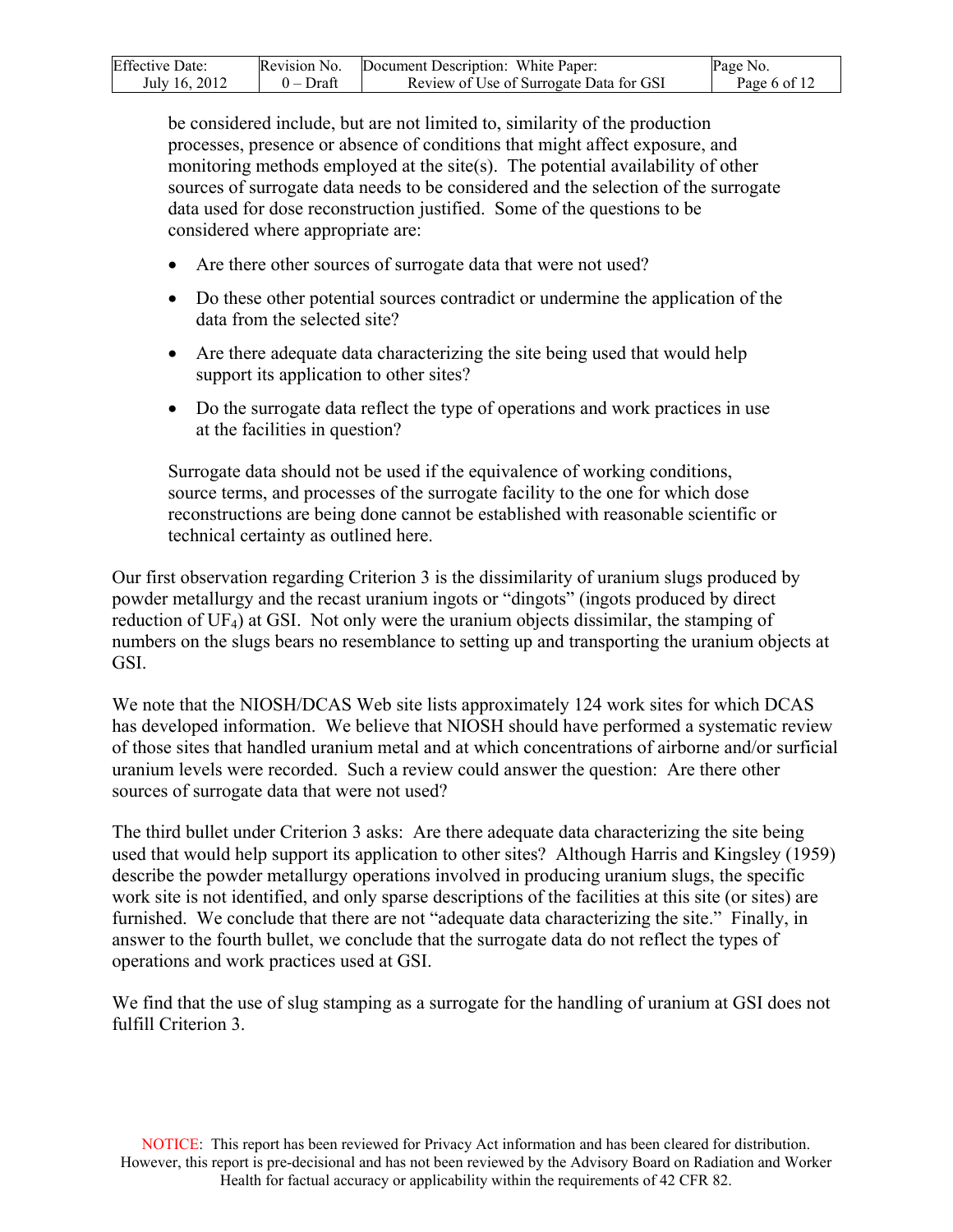| <b>Effective Date:</b> | Revision No. | Document Description: White Paper:      | Page No.     |
|------------------------|--------------|-----------------------------------------|--------------|
| July 16, 2012          | $0$ – Draft  | Review of Use of Surrogate Data for GSI | Page 7 of 12 |

### **2.4 Criterion 4: Temporal Considerations**

Consideration also needs to be given to the period in question, since working conditions and processes varied in different periods. Surrogate data should belong in the same general period as the period for which doses are sought to be reconstructed unless it can be demonstrated that the working conditions, procedures, monitoring methods, and (perhaps) legal requirements were comparable to the period in question.

According to Rolfes et al. (2008): "[I]t is likely that the data [presented by Harris and Kingsley (1959)] were collected before 1957 and perhaps as early as the late 1940s." We note that the report was submitted for publication on June 6, 1958. Thus, the measurement of uranium air concentration cited by Allen and Glover (2007) may have been made 10–20 years prior to the end of the period of AEC operations at GSI (1953 to mid-1966). Allen and Glover need to justify the application of this measurement to the entire period of operations at GSI.

#### **2.5 Criterion 5: Plausibility**

The manner in which the surrogate data are to be used must be "plausible" with regard to the reasonableness of the assumptions made. The plausibility determination should address issues of:

- Scientific plausibility. Are the assumed models (e.g., bioassay, concentration gradients) scientifically appropriate? Have the models been validated (where feasible) using actual monitoring data collected in a similar situation?
- Workplace plausibility. Are the assumed processes and procedures (including monitoring) plausible for the facility in question? Have all of the factors that could significantly impact exposure been taken into account? Is adequate information available about the facility in order to be able to make a fair assessment?

#### **2.5.1 Evaluation of Scientific Plausibility**

According to Allen and Glover (2007), uranium handling operations, derived from purchase orders issued by Mallinckrodt Chemical Works (MCW), had a maximum total duration of ~218 h/y, out of an assumed work-year of 3,250 h. The remainder of the time, uranium intakes were based on resuspension of uranium from contaminated surfaces. (This was the sole source of internal exposure during the residual period.) Thus, the buildup of uranium on the floor is potentially significant in the assessment of uranium intakes by GSI workers. Allen and Glover assume that the uranium air concentration is achieved immediately at the beginning of the handling operation and disappears immediately after its end. The former might be a plausible and claimant-favorable bounding assumption, since it is difficult to estimate the time-dependence of the build-up of uranium dust in the vicinity of the uranium metal. However, the latter assumption, that the deposition abruptly stops at the end of the operation, is neither plausible nor claimant favorable. In reality, the dust would continue to be generated during the entire uranium handling period. It would settle to the floor during this period, and would continue to do so until the airborne concentration is depleted. The time required is determined by the elevation of the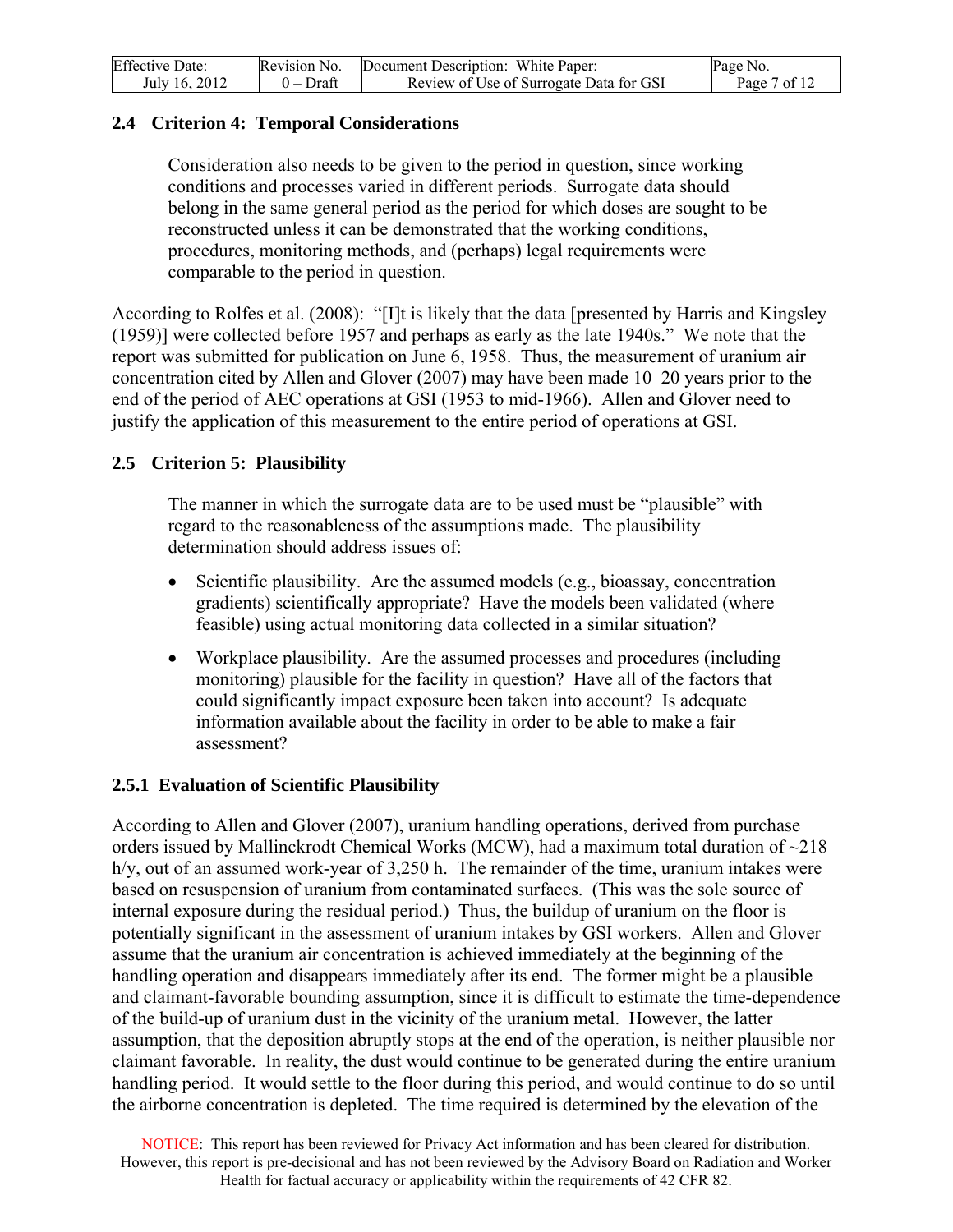| <b>Effective Date:</b> | Revision No. | Document Description: White Paper:      | Page No.     |
|------------------------|--------------|-----------------------------------------|--------------|
| July 16, 2012          | $0$ – Draft  | Review of Use of Surrogate Data for GSI | Page 8 of 12 |

dust above the floor and the deposition velocity. As an extreme example, the dust concentration could be assumed to extend from the floor to the roof, a height of 35 ft (10.7 m). Assuming a settling velocity of  $7.5 \times 10^{-4}$  m/s (Allen 2011), it would take almost 4 h for all the dust to settle to the floor. Thus, the assumption that the deposition abruptly stops at the end of the handling operation could significantly understate the surficial concentration.

Aside from the question regarding the actual duration of deposition, and questions regarding the adjustments to the air concentration data reported by Harris and Kingsley (1959) that are discussed in section 2.1.2 of the present report, we question the plausibility of calculating the surficial concentration from deposition during the hours of uranium handling during one year an arbitrarily chosen time period. The model assumes that the surficial contamination throughout a given calendar year has a constant value, derived from a steady deposition of uranium dust during the assumed hours of uranium handling during that year. There is no carryover of this accumulation from year to year—it is as if this contamination level existed at the beginning of the year (even before any uranium handling has taken place) and vanished at the end of the year, to be replaced by the accumulation from the next year's uranium handling. The maximum hours of uranium handling were during the period July 1, 1961 to June 30, 1962. Allen and Glover (2007) assumed that the surficial contamination level from July 1, 1961, until the end of the residual period was equal to the total uranium deposition during that 12-month period, with no removal but also no contribution from deposition that occurred before or after that period. A more realistic model would assume continuous buildup of the surficial contamination, based on the periods of uranium handling operations, together with continuous or intermittent removal. The authors need to demonstrate that the assumed one-year period of accumulation is scientifically plausible.

### **2.5.2 Evaluation of Workplace Plausibility**

The assumption that handling of uranium ingots at GSI had a potential for generating aerosols that were comparable to the uranium slug stamping operation reported by Harris and Kingsley (1959) does not meet the criterion of workplace plausibility. The assumption that the surficial contamination levels can be calculated from the airborne concentrations reported by Harris and Kingsley is likewise inconsistent with this criterion. Uranium oxide could have been removed from the surfaces of ingots or dingots by mechanical abrasion during the transport and positioning of the metal objects. The particles could range in size from fine aerosols to flakes as big as  $\frac{1}{4}$ -inch in diameter.

In its response to Issue 5 of SC&A (2009) findings on TBD-6000, NIOSH stated: "Large flakes of uranium that are produced would fairly quickly be ground into dust under foot and forklift traffic typical of operating area. They would then be available for resuspension and contribute to the air concentrations." We agree that, over the long term, equilibrium would be achieved between the resuspendable surface layer and the uranium aerosols. According to Allen (2011), NIOSH assumed that 30 days were required to achieve such equilibrium, once fine particles were deposited on the floor. Assuming, for the sake of the present argument, the validity of the assumed equilibrium period, the settling velocity—based on an assumed AMAD (activity median aerodynamic diameter) of 5 µm—and some assumed persistent air concentration, it can be argued that the intermittent introduction of large flakes is reflected in the equilibrium air and surface concentrations. However, the assumed air concentrations, derived from the Harris and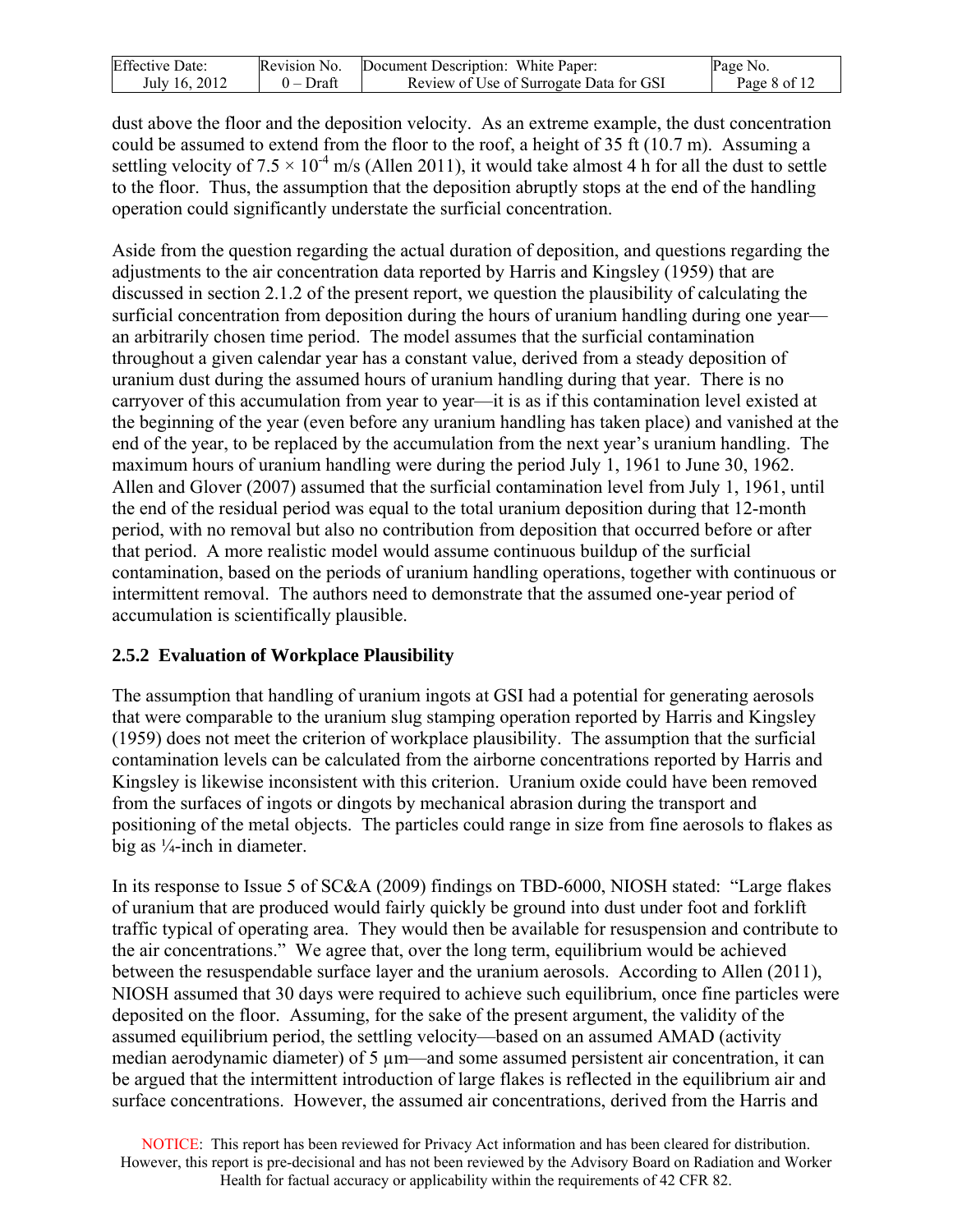| <b>Effective Date:</b> | Revision No. | Document Description: White Paper:      | Page No.     |
|------------------------|--------------|-----------------------------------------|--------------|
| July 16, 2012          | $0$ – Draft  | Review of Use of Surrogate Data for GSI | Page 9 of 12 |

Kingsley (1959) slug stamping scenario, do not correspond to equilibrium conditions, since such equilibria were not achieved during the intermittent uranium handling operations at GSI. We thus find that the calculation of surficial uranium concentrations described by Allen and Glover does not meet the criterion of workplace plausibility.

### **2.6 Summary of Findings**

We find that the use of uranium air concentrations based on measured on measurements made during the stamping of uranium slugs as a surrogate for uranium air concentrations at GSI does not meet the five ABRWH criteria for the use of surrogate data. Our findings with respect to these criteria are summarized as follows:

## **Criterion 1. Hierarchy of Data**

- Data from the 1993 FUSRAP survey (Murray and Brown 1994), that could help estimate levels of contamination on the floor of the Old Betatron Building, were not utilized by NIOSH.
- Adjustments to the measurement reported by Kingsley and Harris (1959), described by Allen (2011) and utilized by Allen and Glover (2007), are not appropriate to the uranium handling scenario at GSI.
- **Criterion 2. Exclusivity Constraints**: The use of the surrogate data was not stringently justified.

### **Criterion 3. Site or Process Similarities**

- Neither the form of the uranium metal (slugs produced by powder metallurgy vs. recast ingots or direct reduced dingots), nor the processes (stamping numbers on slugs vs. transporting uranium objects and positioning them for radiography) are sufficiently similar to justify the use of the surrogate data.
- Alternate sources of surrogate data (e.g., the 124 work sites for which NIOSH has collected information) were not evaluated.
- There are insufficient data regarding the characteristics of the surrogate site to support the use of the surrogate data for GSI.
- **Criterion 4. Temporal Considerations**: The Kingsley and Harris (1959) data were most likely collected between the late 1940s and ca. 1957. The measurement used as a surrogate at GSI could thus precede the end of the covered the period by 10–20 years. The application of these data for the 1953-1966 period of AEC operations needs to be justified by Allen and Glover (2007).

### **Criterion 5. Plausibility**

 The methodology of calculating surface contamination levels based on the assumed uranium aerosol concentration is not scientifically plausible.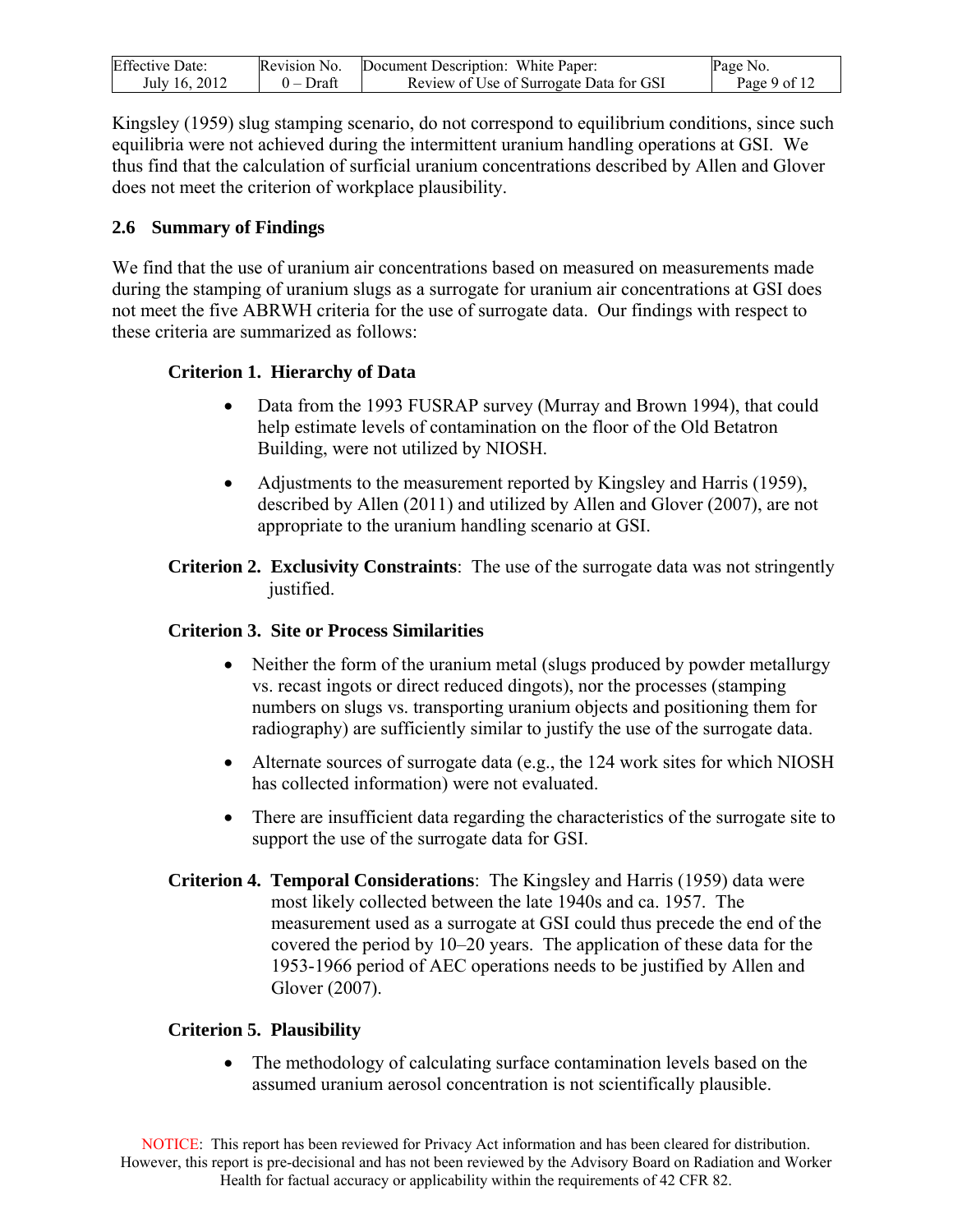| <b>Effective Date:</b> | Revision No. | Document Description: White Paper:      | Page No.      |
|------------------------|--------------|-----------------------------------------|---------------|
| July 16, 2012          | $0$ – Draft  | Review of Use of Surrogate Data for GSI | Page 10 of 12 |

• The assumption that the surface contamination levels result only from the deposition of aerosols during the uranium handling operations does not satisfy the criterion of workplace plausibility.

#### **3. Use of Alternate Scenarios**

We examined the possible use of surrogate data from five other uranium metal working scenarios described by Allen (2011). None of these operations satisfy the surrogate data criteria any better than the slug stamping scenario.

We also examined the data in the report on uranium aerosol concentrations in the melt plant building at Hanford (Adley et al. 1952). Several operations involving the handling of uranium rods resemble the handling uranium operations at GSI more closely than the slug stamping scenario described by Allen (2011). Three operations that involve storage bay activities are listed below.

| Operation                                                                                                 | U concentration              |                |
|-----------------------------------------------------------------------------------------------------------|------------------------------|----------------|
|                                                                                                           | $10^{-5}$ µg/cc <sup>*</sup> | dpm/ $m^{3**}$ |
| Unloading rods from truck with fork lift                                                                  | 258                          | 3.926          |
| Receiving rods: unloading truck and stacking rods;<br>sample in breathing zone of man operating fork lift | 34                           | 517            |
| Loading straightened rods directly from table onto<br>truck; general atmosphere in storage bay            | 5.8                          | 88             |

Source: Adley et al. 1952, Table VII

Reported by Adley et al.

\*\* Calculated total activity of uranium isotopes in ratios of natural abundance

To be consistent with the choice by Allen (2011, Table 7.6) of the maximum concentration produced by the uranium slug production, the first operation listed above should be selected to characterize this scenario. The corresponding activity concentration is more than 6 times higher than that reported for the slug stamping scenario by Harris and Kingsley (1959), and would consequently lead to dose assessments that are more claimant favorable. Although this operation better satisfies Criterion 3, Site or Process Similarities, and may satisfy Criterion 4, Temporal Considerations, additional study would be required to determine if other criteria are satisfied. In particular, we continue to have reservations about conformity with Criterion 5, Plausibility, which concern the model which NIOSH uses to calculate the surficial contamination levels, regardless of the choice of the aerosol concentration during the uranium handling operations.

### **4. Recommendation**

SC&A recommends that NIOSH develop a methodology for estimating uranium intakes at GSI that does not rely on surrogate data. We suggest a model that uses the exponential source-term depletion rate recommended in OTIB-0070 (Sharfi 2012). The contamination levels on the floor of the Old Betatron Building at the time of the 1993 cleanup, reported by Murray and Brown (1994), together with the depletion rate and the varying hours of uranium handling operations at

 NOTICE: This report has been reviewed for Privacy Act information and has been cleared for distribution. However, this report is pre-decisional and has not been reviewed by the Advisory Board on Radiation and Worker Health for factual accuracy or applicability within the requirements of 42 CFR 82.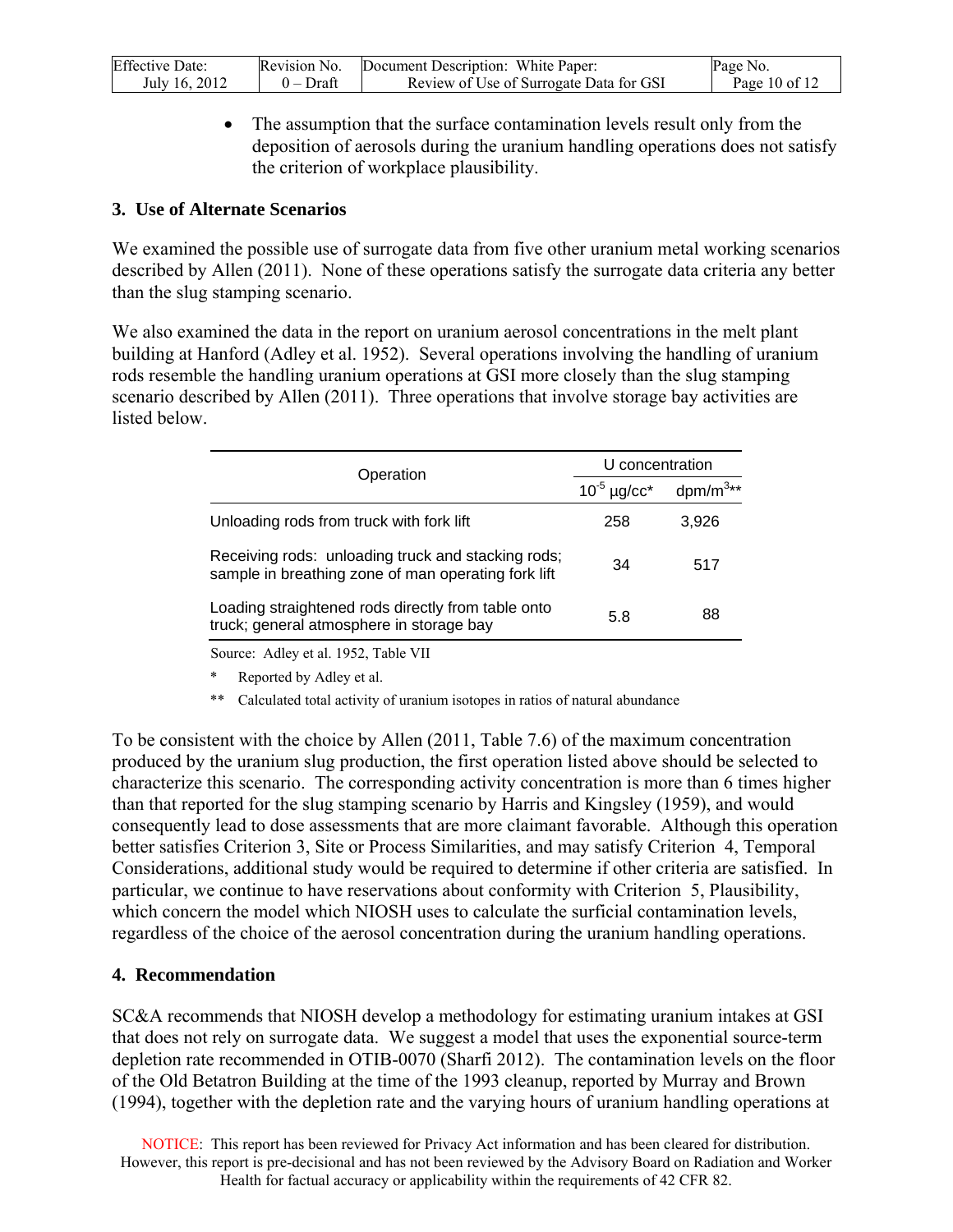| <b>Effective Date:</b> | Revision No. | Document Description: White Paper:      | Page No.      |
|------------------------|--------------|-----------------------------------------|---------------|
| July 16, 2012          | $0$ – Draft  | Review of Use of Surrogate Data for GSI | Page 11 of 12 |

GSI, could be used to calculate the average surficial uranium concentrations during each year of the operational and residual periods.